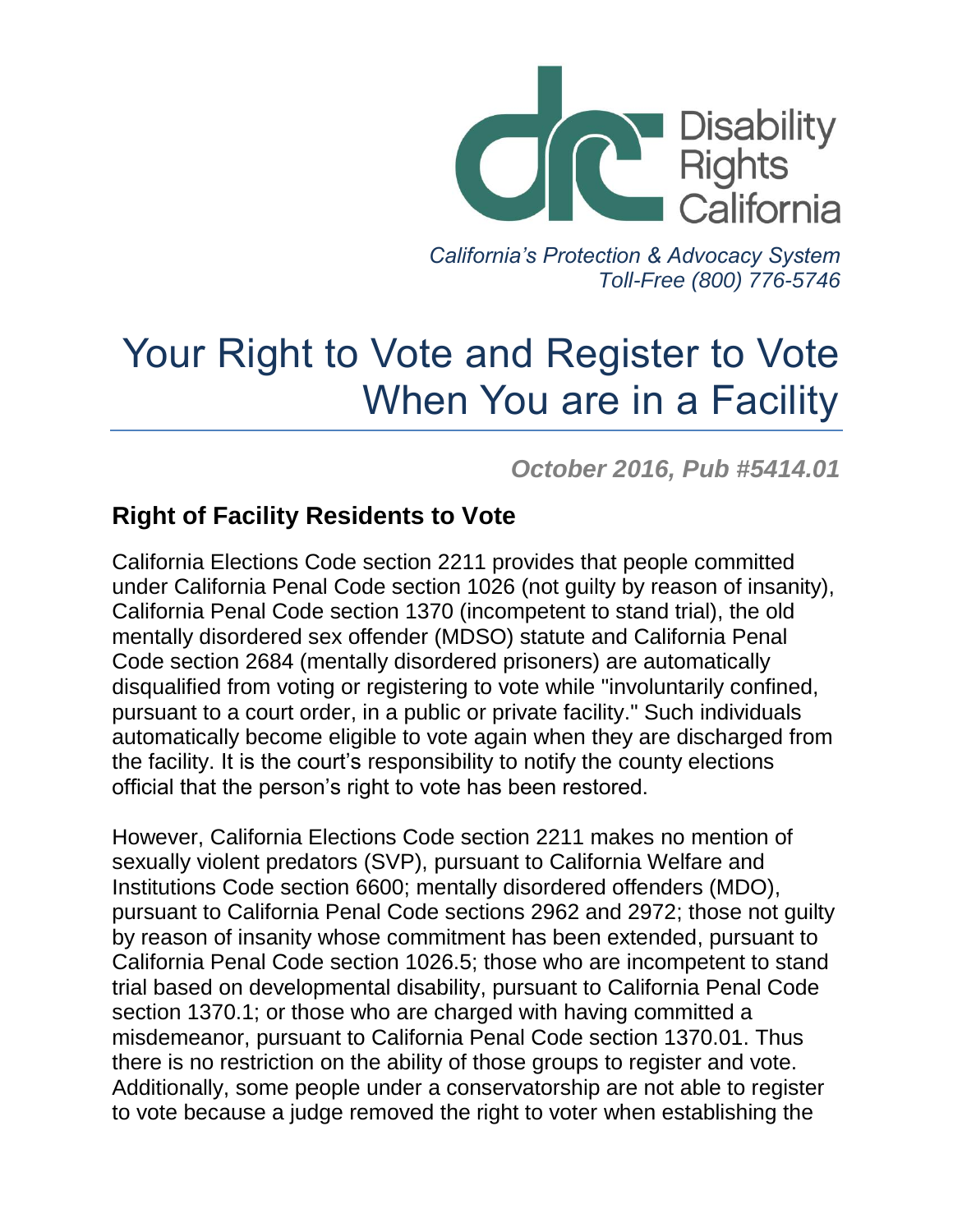conservatorship. To learn more about conservatorships and regaining the right to vote please see: "Your Voting Rights Under Conservatorship (SB 589) [\(pdf\)](http://www.disabilityrightsca.org/pubs/559001.pdf) [\(rtf\)](http://www.disabilityrightsca.org/pubs/559001.rtf), October 2016, #5590.01."

## **National Voter Registration Act of 1993 (NVRA) and SB 35**

The NVRA is the "motor voter" act and SB 35 is California's implementing statute that took effect in 2013. (California Election Code section 2400- 2408.) These laws require that voter registration services be provided when mental health services are provided to consumers. This includes state hospital services (See Department of Mental Health (DMH) Special Order No.: 718). For state hospitals:

- 1. DMH must provide voter registration services to any consumer even if DMH believes that there is reason to believe that the individual does not meet registration requirements. (DMH can flag the registration form, without writing on the form, for county eligibility review when the form is sent to the county.)
- 2. DMH must obtain the resident's signature on a Voter Application/Declination form. This form must be kept separate from the regular hospital record. If the resident wants to register to vote, DMH must help the consumer fill out a voter registration form and forward it to the county.

# **ELECTIONS CODE SECTION 2208-2212**

#### **§ 2208. Mentally incompetent persons; disqualification from voting; order; exceptions**

- (a) A person is presumed competent to vote regardless of his or her conservatorship status. A person shall be deemed mentally incompetent, and therefore disqualified from voting, if, during the course of any of the proceedings set forth below, the court finds by clear and convincing evidence that the person cannot communicate, with or without reasonable accommodations, a desire to participate in the voting process, and any of the following apply:
- (1) A conservator for the person or the person and estate is appointed pursuant to Division 4 (commencing with Section 1400) of the Probate Code.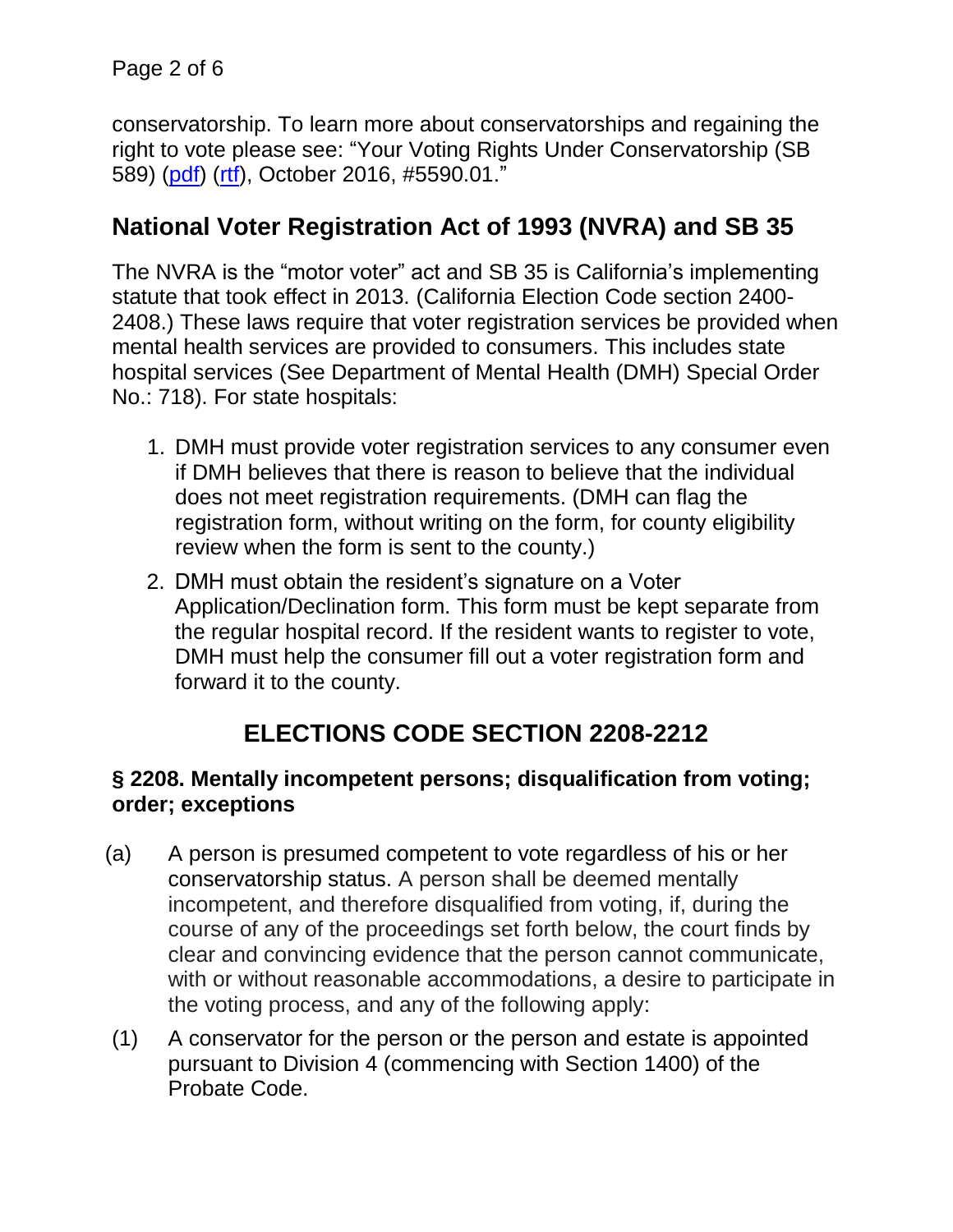- (2) A conservator for the person or the person and estate is appointed pursuant to Chapter 3 (commencing with Section 5350) of Part 1 of Division 5 of the Welfare and Institutions Code.
- (3) A conservator is appointed for the person pursuant to proceedings initiated under Section 5352.5 of the Welfare and Institutions Code, the person has been found not competent to stand trial, and the person's trial or judgment has been suspended pursuant to Section 1370 of the Penal Code.
- (4) A person has plead not guilty by reason of insanity, has been found to be not guilty pursuant to Section 1026 of the Penal Code, and is deemed to be gravely disabled at the time of judgment as defined in paragraph (2) of subdivision (h) of Section 5008 of the Welfare and Institutions Code.
- (b) If the proceeding under the Welfare and Institutions Code is heard by a jury, the jury shall unanimously find that the person is not capable of completing an affidavit of voter registration before the person shall be disqualified from voting.
- (c) If an order establishing a conservatorship is made and in connection with the order it is found by clear and convincing evidence that the person cannot communicate, with or without reasonable accommodations, a desire to participate in the voting process, the court shall forward the order and determination to the Secretary of State and the county elections official of the person's county of residence in the format prescribed by the Secretary of State.
- (d) A person shall not be disqualified from voting pursuant to this section on the basis that he or she does, or would need to do, any of the following to complete an affidavit of voter registration:
- (1) Signs the affidavit of voter registration with a mark or a cross pursuant to subdivision (b) of Section 2150.
- (2) Signs the affidavit of voter registration by means of a signature stamp pursuant to Section 354.5.
- (3) Completed the affidavit of voter registration with the assistance of another person pursuant to subdivision (d) of Section 2150.
- (4) Completes the affidavit of voter registration with reasonable accommodations.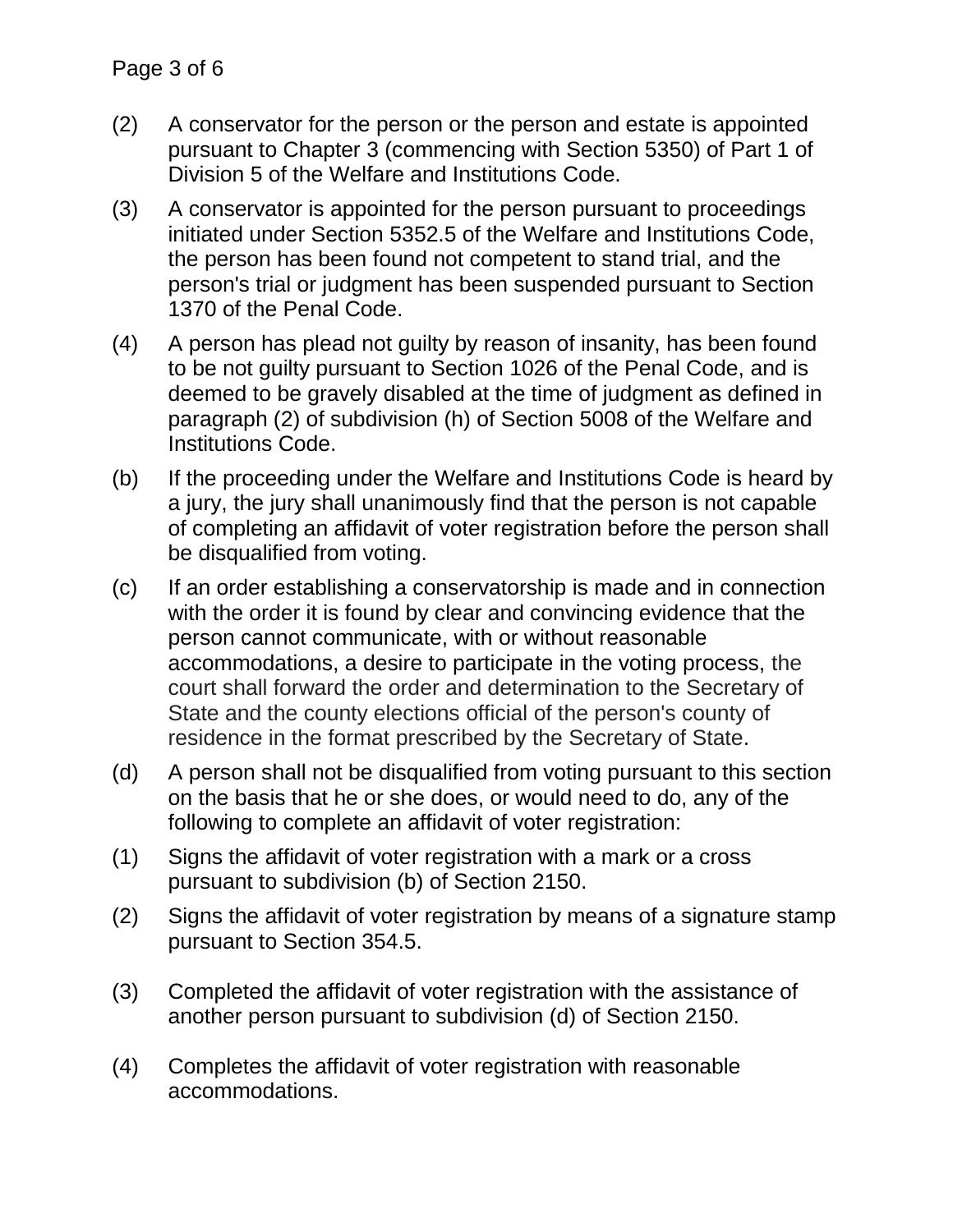#### **2209. Mentally incompetent persons; review under Probate Code of capability to communicate desire to participate in voting process; findings by investigator; hearing**

- (a) For conservatorships established pursuant to Division 4 (commencing with Section 1400) of the Probate Code, the court investigator shall, during the yearly or biennial review of the conservatorship as required by Chapter 2 (commencing with Section 1850) of Part 3 of Division 4 of the Probate Code, review the person's capability of communicating, with or without reasonable accommodations, a desire to participate in the voting process.
- (b) If the person had been disqualified from voting by reason of being incapable of communicating, with or without reasonable accommodations, a desire to participate in the voting process, or by reason of being incapable of completing an affidavit of voter registration, the court investigator shall determine if the person continues to be incapable of communicating, with or without reasonable accommodations, a desire to participate in the voting process, and the investigator shall so inform the court.

If the investigator determines that the person continues to be incapable of communicating, with or without reasonable accommodations, a desire to participate in the voting process, a court hearing on the issue is unnecessary. If the investigator finds that the person is not incapable of communicating, with or without reasonable accommodations, a desire to participate in the voting process, the court shall hold a hearing to determine if, by clear and convincing evidence, the person cannot communicate, with or without reasonable accommodations, a desire to participate in the voting process. Unless the person is found incapable of communicating that desire, the person's right to register to vote shall be restored, and the court shall so notify the Secretary of State and the county elections official in the format prescribed by the Secretary of State.

(c) If the person had not been found to be incapable of communicating, with or without reasonable accommodations, a desire to participate in the voting process, and the court investigator determines that the person is no longer capable of communicating that desire, the investigator shall so notify the court. The court shall hold a hearing to determine if, by clear and convincing evidence, the person cannot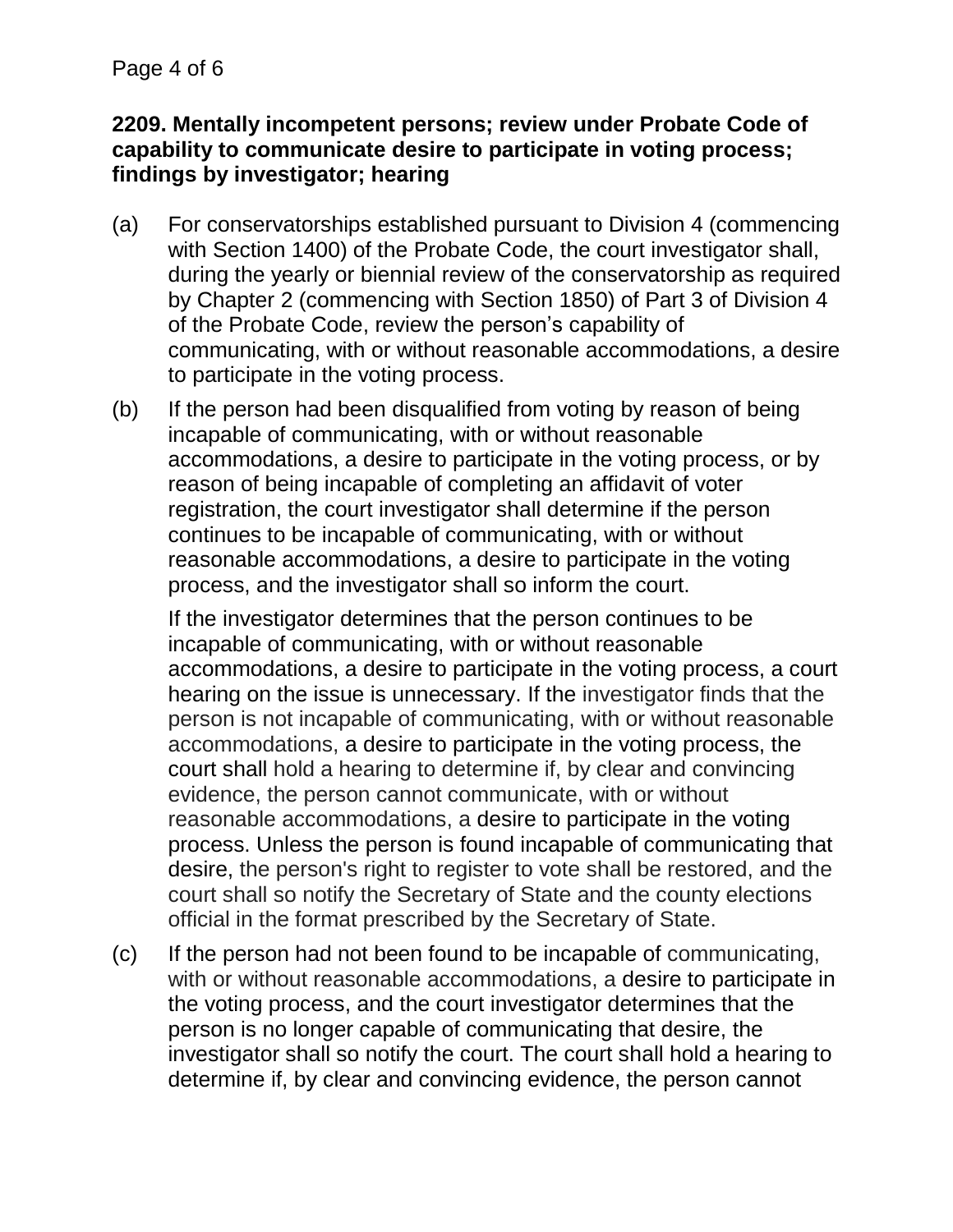communicate, with or without reasonable accommodations, a desire to participate in the voting process. If the court determines that the person cannot communicate that desire, the court shall order the person to be disqualified from voting pursuant to Section 2208, and the court shall so notify the Secretary of State and the county elections official in the format prescribed by the Secretary of State.

#### **2210. Mentally incompetent persons; contest under Welfare and Institutions Code of disqualification from voting; restoration of right to vote; notice**

- (a) If the person or the person and estate is under a conservatorship established pursuant to Chapter 3 (commencing with Section 5350) of Part 1 of Division 5 of the Welfare and Institutions Code, the person may contest his or her disqualification from voting pursuant to the procedure set forth in Section 5358.3 of the Welfare and Institutions Code.
- (b) When the conservatorship described in subdivision (a) terminates after one year, the person's right to register to vote shall also be automatically restored and notification shall be made to the Secretary of State and the county elections official in the format prescribed by the Secretary of State. If a petition is filed for the reappointment of the conservator, a new determination shall be made as to whether the person should be disqualified from voting.
- (c) If the right to vote is restored pursuant to Section 5358.3 of the Welfare and Institutions Code or if the conservatorship is terminated in a proceeding held pursuant to Section 5364 of the Welfare and Institutions Code, the court shall notify the Secretary of State and the county elections official of the person's county of residence in the format prescribed by the Secretary of State that the person's right to register to vote is restored.

#### **2211. Mentally incompetent person; determination under Penal or Welfare and Institutions Code provisions; disqualification from voting or registering to vote during period of confinement in facility; notice; release from treatment facility**

(a) Any person who (1) has plead not guilty by reason of insanity and who has been found to be not guilty pursuant to Section 1026 of the